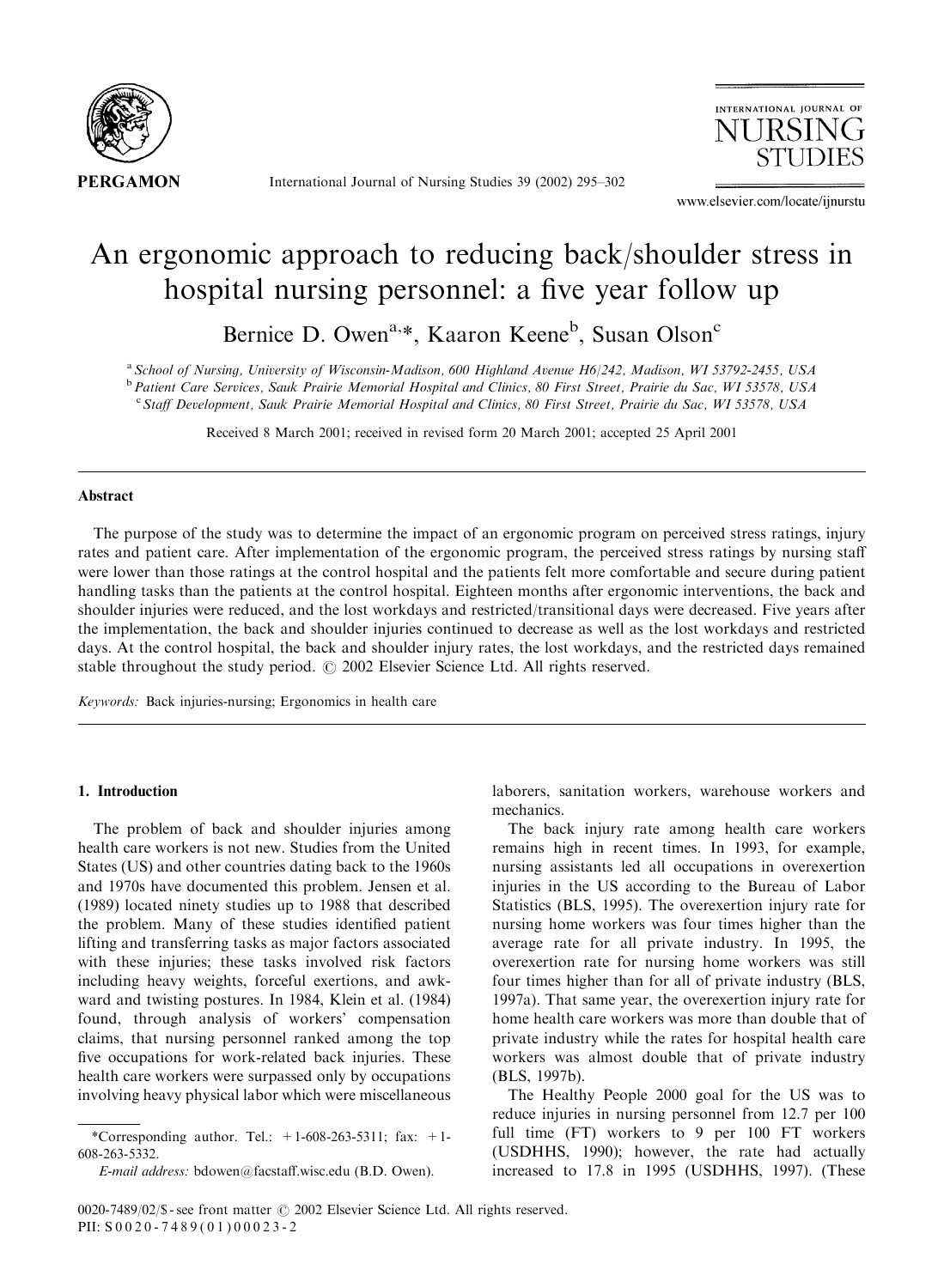non-fatal injuries include more than just the over exertion injuries, but these latter injuries make up the greatest numbers of injuries.) The Healthy People 2010 goals do not specifically single out nursing personnel for over exertion injuries; however, the publication does cite that low-back disorders remains a high priority for research (USDHHS, 2000).

In 2000, the Bureau of Labor Statistics (BLS, 2000), reported on the incidence rates of non-fatal occupational injuries for private sector industries with 100,000 or more cases; the incidence rate for nursing and personal care facilities was second highest in the nation. Only scheduled air transportation surpassed the nursing rate.

These statistics represent work-related injuries that have been reported. In the preamble to the proposed ergonomics rule, the Occupational Safety and Health Administration presented numerous studies showing that work-related musculoskeletal disorders are underreported (USDHHS, 1999). Data suggest the problem is even greater than what study data have indicated. Owen (1989) found that 38% of 503 nurses surveyed stated they had episodes of occupationally related back pain lasting more than three days, but only  $34\%$  of those with back pain actually filed an incident report.

Marras et al. (1999) conducted an analysis of low-back injury risk and spinal loading during transferring and repositioning patients to investigate why health care workers are at such high risk of low-back injury. These researchers found that performing common patient handling tasks (e.g., transferring, repositioning) places excessive physical compressive force on the spine. The researchers used both a comprehensive evaluation system (low-back disorder risk model) and a theoretical model (biomechanical spinal loading model) to evaluate the risk of low-back disorder of 17 participants performing these patient handling tasks. They found many of the tasks approached and even surpassed the 6400 N maximum compression tolerance limits of force to  $L_5S_1$ . Even when the subjects used a draw sheet for transfer, the force to the low back exceeded the recommended compression tolerance limit established by the 1981 NIOSH Lifting Equation (USDHHS, 1981).

Much of the literature on overexertion injury prevention for nursing personnel focuses on low-back injury (Charney, 1998; Holliday and Fernie, 1994; Knibbe and Friele, 1995; Owen and Garg, 1994). Lusted et al. (1996) and Owen and Fragala (1999) found stress to the shoulder area to be as high and as prevalent as stress to the low-back area as perceived by nursing personnel. However, the reported statistics center around low back overexertion rates. Lusted et al. further found the shoulder/neck symptoms were more likely to prevent nurses from doing their work than the low back symptoms and when nurses experience these upper limb

symptoms, they take sick leave or rearrange their duties rather than completing a worker compensation claim.

Many approaches to decreasing back/shoulder problems have been tried in general industry as well as in health care settings. Emphasis has been primarily on education and training with a definite focus on body mechanics; however, these approaches have had little impact on the problem (Daltroy, 1997; Lagerstrom and Hagberg, 1997; Personick, 1990). With these approaches, the aim has been to change the worker instead of changing the job or the task. Studies have indicated that an ergonomic approach has been successful in the laboratory setting and the long term care and hospital settings (Charney, 1998; Owen and Garg, 1993; Owen et al., 1995; Owen and Fragala, 1999; Owen and Hasler-Hanson, 1999). In this approach, the physical demands of the job are changed; it involves the assessment of stressful tasks, the development of alternative methods to decrease physical stress to the body, and application of these methods to the job.

The purpose of this paper is to describe an ergonomic intervention study and the effectiveness of this program over a five year period. Preliminary data from the intervention study were published in Owen et al. (1995).

## 2. Methodology

Ergonomic intervention study (Study I). A quasi experimental study design was used to compare the perceived exertion felt by the nursing staff in two hospitals when carrying out selected patient handling tasks. In the experimental hospital, an ergonomic program was instituted and the subjects used various assistive devices in moving the patients. In the control hospital, the usual methods of lifting and transferring the patients were used.

Follow up study  $(Study \ H)$ . Injury data, including number of back and shoulder injuries, lost workdays, and restricted (also called light duty or transitional) workdays were collected on an annual basis. A structured interview was conducted with the staff development nurse who was head of the ergonomic program at the experimental hospital.

### 2.1. Setting

This study took place on the medical-surgical units of two rural hospitals located in the mid-western part of the US. Both hospitals had a 40 bed capacity. Although both of these hospitals are small, they are quite representative of rural America. Approximately 70% of the bed capacity were for medical-surgical patients in both hospitals. The experimental site had a large